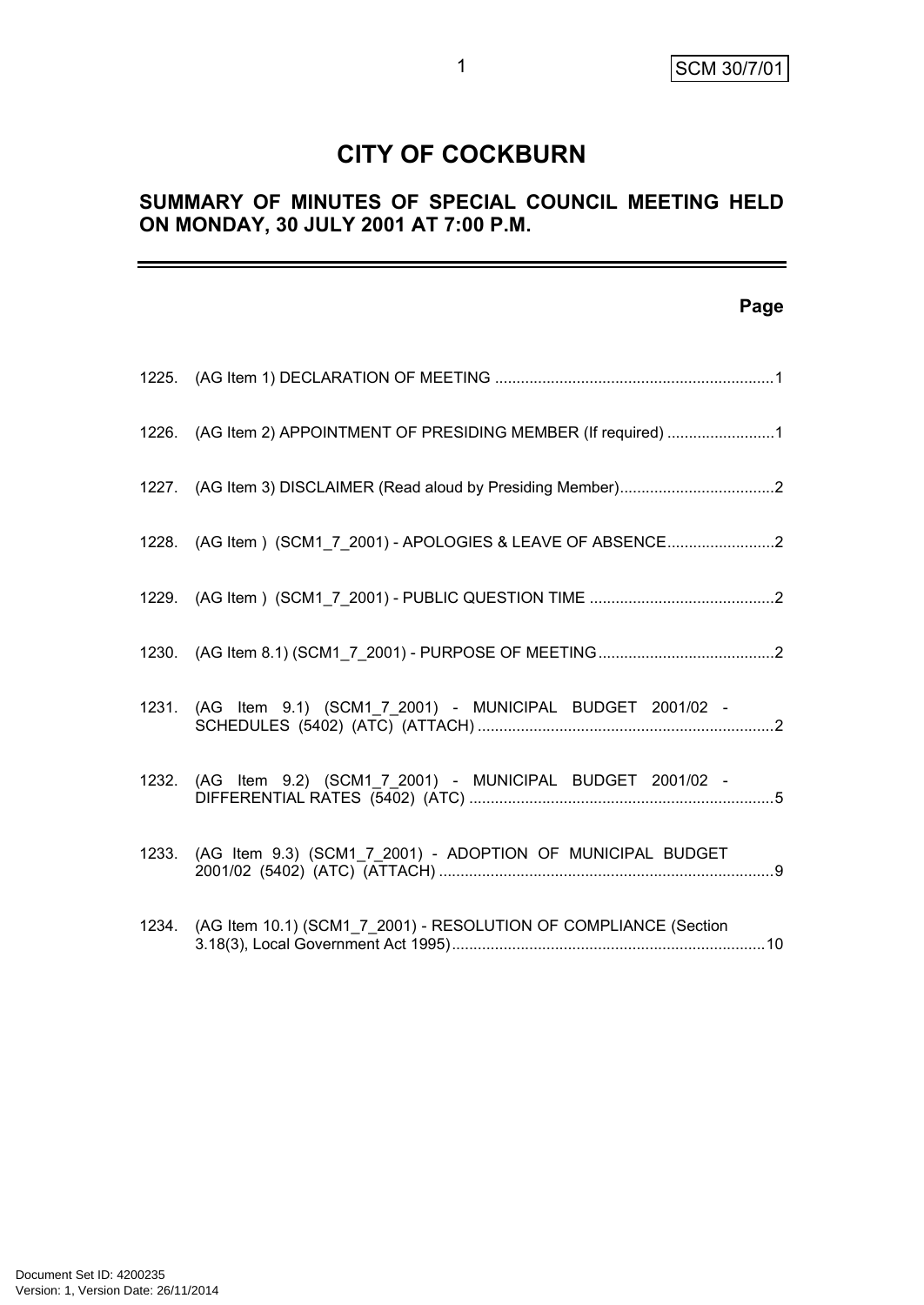Document Set ID: 4200235<br>Version: 1, Version Date: 26/11/2014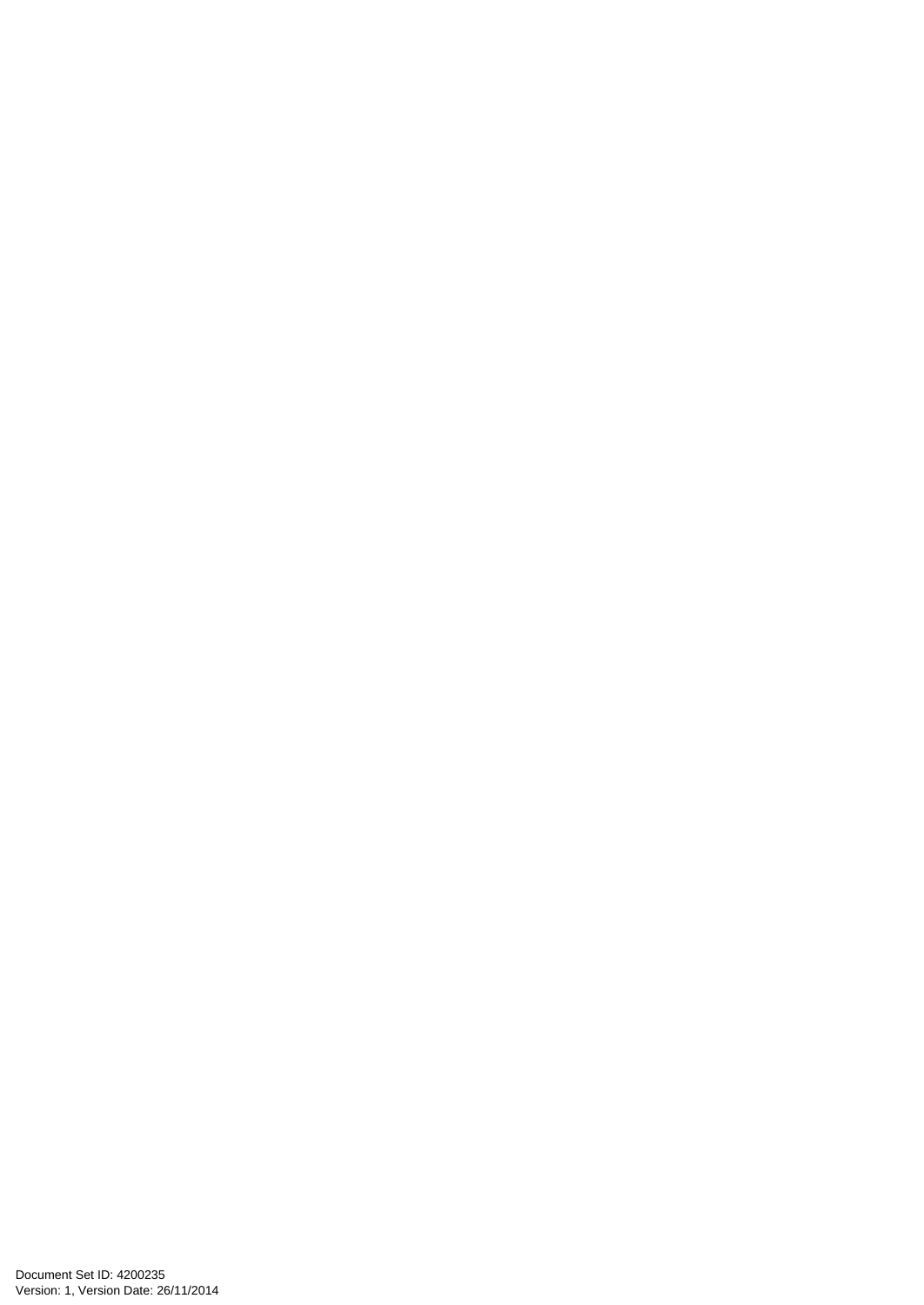# **CITY OF COCKBURN**

# **MINUTES OF SPECIAL COUNCIL MEETING HELD ON MONDAY, 30 JULY 2001 AT 7:00 P.M.**

#### **PRESENT:**

#### **COUNCIL MEMBERS**

| Mr S Lee            | Mayor        |
|---------------------|--------------|
| Mr R Graham         | Deputy Mayor |
| Ms A Tilbury        | Councillor   |
| Mr I Whitfield      | Councillor   |
| Mr A Edwards        | Councillor   |
| Mr L Humphreys      | Councillor   |
| Mrs N Waters        | Councillor   |
| Mr M Reeve-Fowkes - | Councillor   |
| Mrs V Oliver        | Councillor   |
|                     |              |

#### **IN ATTENDANCE**

| Mr R. Brown    |                 | <b>Chief Executive Officer</b>          |
|----------------|-----------------|-----------------------------------------|
| Mr D. Green    | $\sim$ 10 $\pm$ | <b>Director Community Services</b>      |
| Mr A. Crothers | $\sim$ 10 $\pm$ | Director, Finance & Corporate Services  |
| Mr B. Greay    | $\sim 100$      | Director, Engineering & Works           |
| Mr K. Lapham   | $\blacksquare$  | Manager, Finance                        |
| Mrs B. Pinto   | $\sim$ 10 $\pm$ | Secretary, Finance & Corporate Services |
| Mr C. Ellis    |                 | <b>Communications Manager</b>           |

# <span id="page-2-0"></span>**1225. (AG Item 1) DECLARATION OF MEETING**

The Presiding Member declared the meeting open at 7.00 pm and welcomed Clr Tilbury, this being her first meeting.

# <span id="page-2-1"></span>**1226. (AG Item 2) APPOINTMENT OF PRESIDING MEMBER (If required)**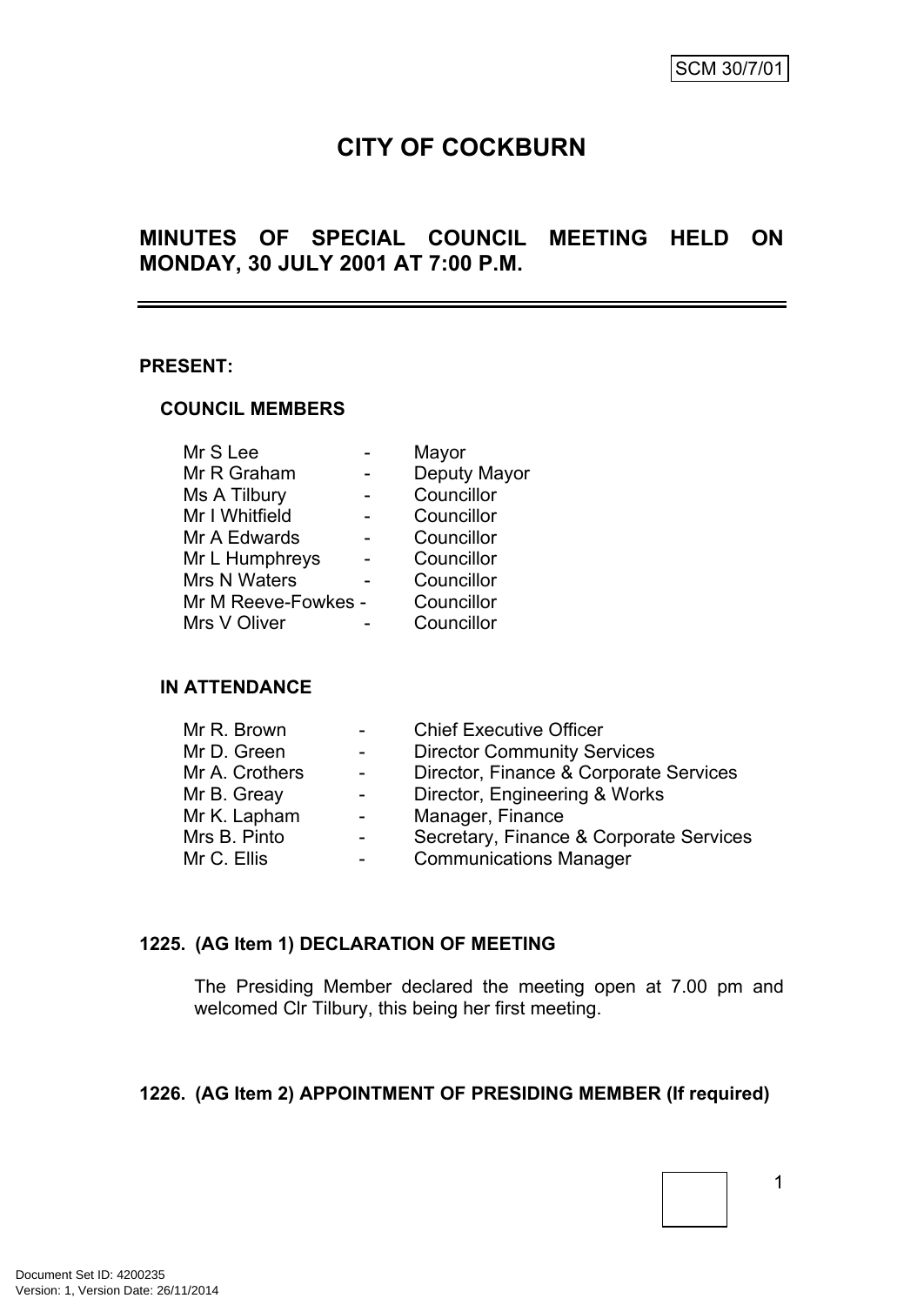#### <span id="page-3-0"></span>**1227. (AG Item 3) DISCLAIMER (Read aloud by Presiding Member)**

Members of the public who attend Council Meetings, should not act immediately on anything they hear at the Meetings, without first seeking clarification of Council's position. Persons are advised to wait for written advice from the Council prior to taking action on any matter that they may have before Council.

#### <span id="page-3-1"></span>**1228. (AG Item ) (SCM1\_7\_2001) - APOLOGIES & LEAVE OF ABSENCE**

Clr K Allen Apology

# <span id="page-3-2"></span>**1229. (AG Item ) (SCM1\_7\_2001) - PUBLIC QUESTION TIME**

**Mr Bert Renner**, Spearwood spoke generally on the content of the Budget. He felt that it should include more detailed explanation and a break down of costs for items that have been budgeted.

He queried why the charges for the rubbish service have increased when the contractor receives \$50,000 for the waste from the recycling bin when it is deposited at Canning Vale. Director, Engineering and Works replied that the expenditure is more than the profit derived and therefore these charges have to be increased.

#### <span id="page-3-3"></span>**1230. (AG Item 8.1) (SCM1\_7\_2001) - PURPOSE OF MEETING**

The purpose of the Meeting is to adopt the Municipal Budget for the financial year 2001/02.

#### <span id="page-3-4"></span>**1231. (AG Item 9.1) (SCM1\_7\_2001) - MUNICIPAL BUDGET 2001/02 - SCHEDULES (5402) (ATC) (ATTACH)**

# **RECOMMENDATION** That Council: (1) receive the report by the Director, Finance and Corporate Services on the Municipal Budget 2001/02; (2) include the items listed in the following schedules in the 2001/02 Municipal Budget, as attached to the Agenda: 1. New/Increased Projects

2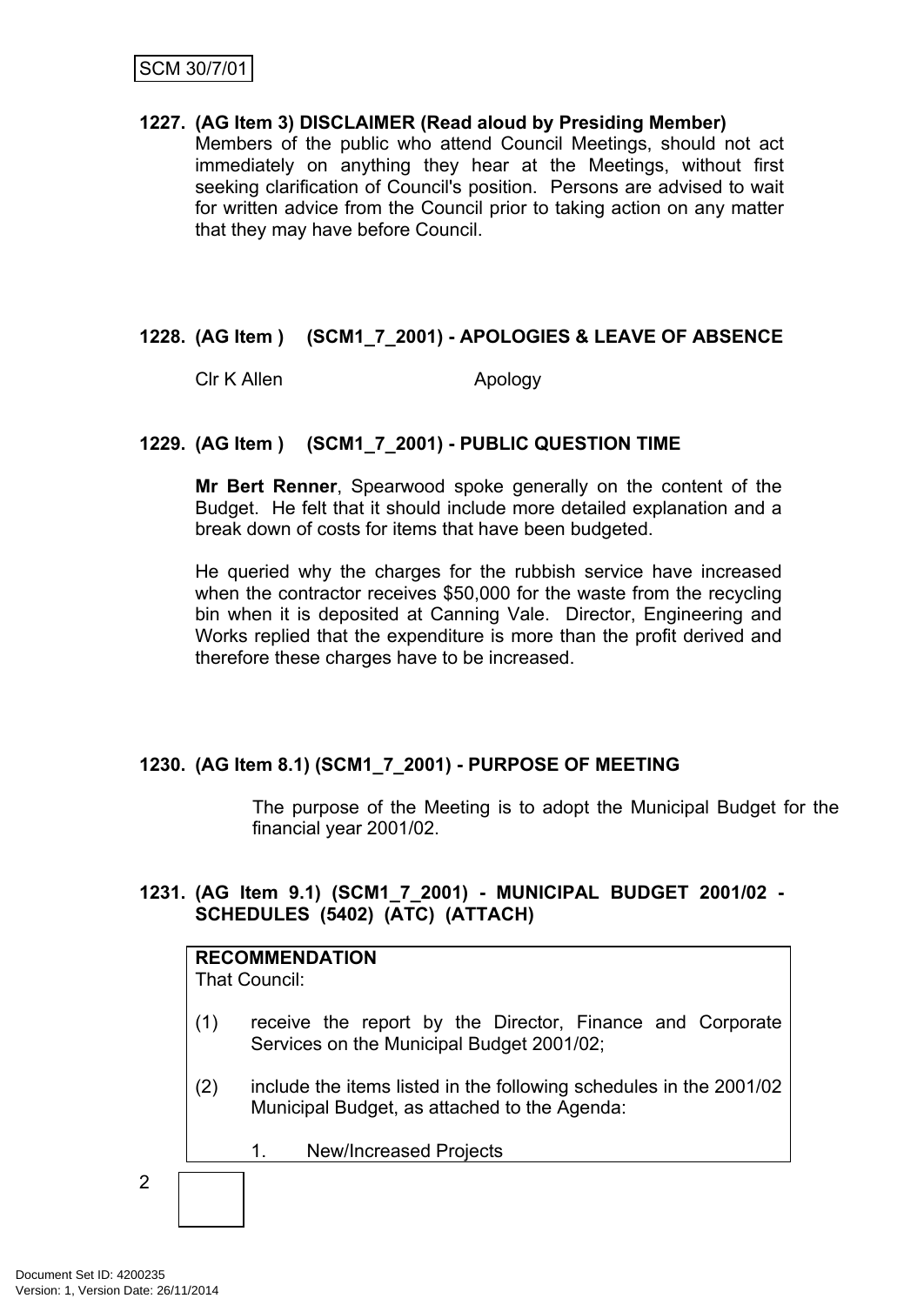- 2. New Staff
- 3. Donations/Contributions
- 4. Information Technology
- 5. Furniture and Equipment
- 6. Roads Infrastructure
- 7. Footpaths Infrastructure
- 8. Parks Infrastructure
- 9. Buildings Infrastructure
- 10. Major Building Maintenance
- 11. Waste Services Capital Requirements
- 12. Major Plant Replacement Program
- 13. Light Fleet Replacement Program
- 14. Minor Plant
- 15. Community Safety Projects
- 16. Social Services General Projects
- 17. Environmental Projects and Studies
- 18. List of Fees and Charges
- 19. Transfers to Reserve Fund
- 20. Carried Forward Projects/Programs

# **TO BE CARRIED BY ABSOLUTE MAJORITY OF COUNCIL**

# **COUNCIL DECISION**

MOVED Clr Humphreys SECONDED Clr Waters that Council:

- (1) receive the report by the Director, Finance and Corporate Services on the Municipal Budget 2001/02;
- (2) include the items listed in the following schedules in the 2001/02 Municipal Budget, as attached to the Agenda:
	- 1. New/Increased Projects
	- 2. New Staff
	- 3. Donations/Contributions
	- 4. Information Technology
	- 5. Furniture and Equipment
	- 6. Roads Infrastructure
	- 7. Footpaths Infrastructure
	- 8. Parks Infrastructure
	- 9. Buildings Infrastructure
	- 10. Major Building Maintenance
	- 11. Waste Services Capital Requirements
	- 12. Major Plant Replacement Program
	- 13. Light Fleet Replacement Program
	- 14. Minor Plant
	- 15. Community Safety Projects
	- 16. Social Services General Projects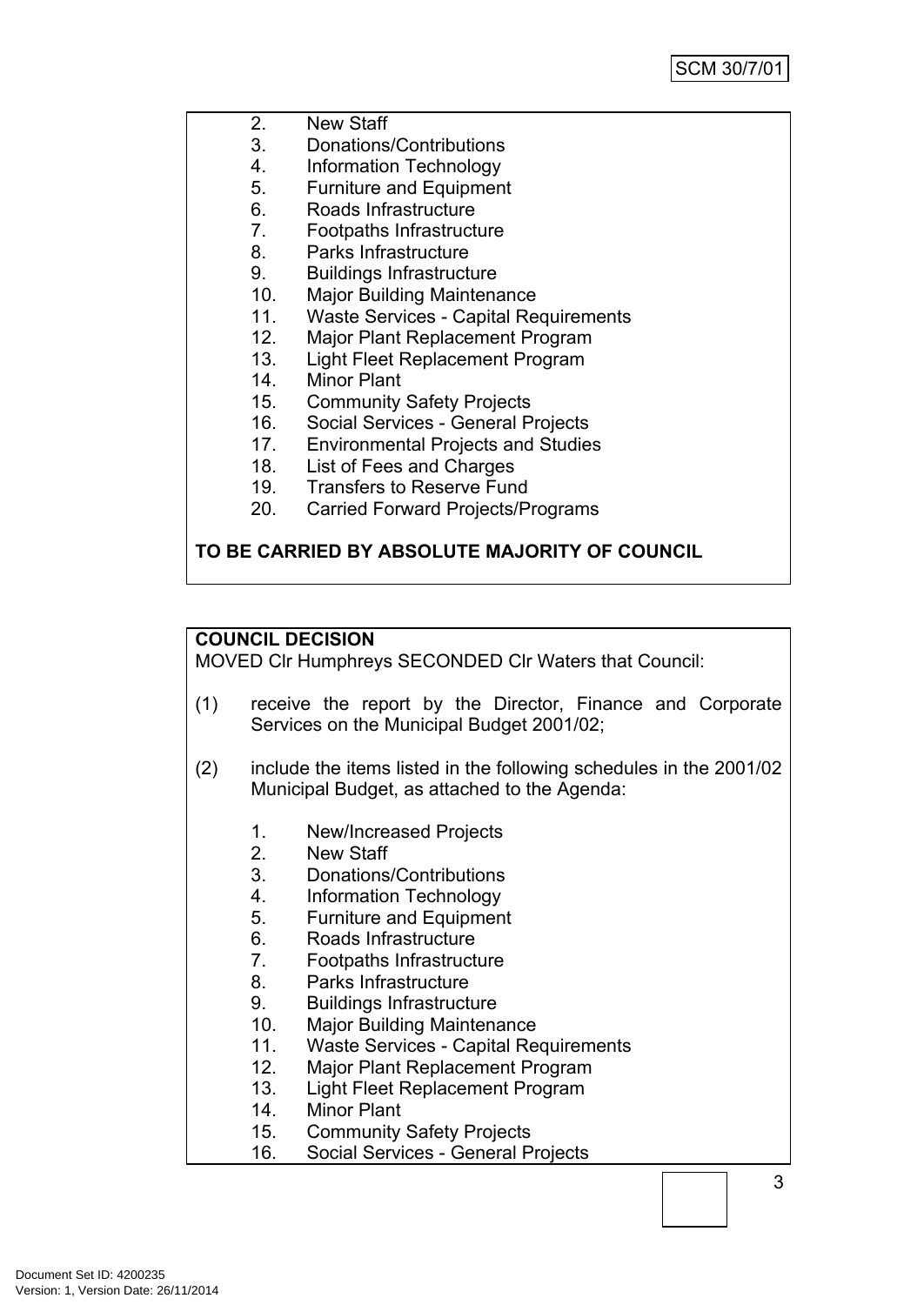- 17. Environmental Projects and Studies
- 18. List of Fees and Charges
- 19. Transfers to Reserve Fund
- 20. Carried Forward Projects/Programs
- (3) require a report on the pricing structure of the Creche facilities at the South Lake Leisure Centre to be presented to a future Council meeting.

# **CARRIED BY ABSOLUTE MAJORITY OF COUNCIL 9/0**

# **Explanation**

It was considered necessary to examine the impact of the fee structure of the Creche services at the South Lake Leisure Centre as there were concerns from the people using this facility.

#### **Background**

Council is required to adopt an annual budget by 31 August each financial year.

#### **Submission**

N/A

#### **Report**

A report by the Director, Finance and Corporate Services on the 2001/02 Municipal Budget is attached to the Agenda, together with schedules of items included in the proposed Budget. Items considered but not included in the proposed Budget are also attached to the report.

# **Strategic Plan/Policy Implications**

The Budget provides funds for Council's activities in 2001/02.

#### **Budget/Financial Implications**

The above recommendations have been included in the proposed Budget for 2001/02.

# **Implications of Section 3.18(3) Local Government Act, 1995**

N/A

4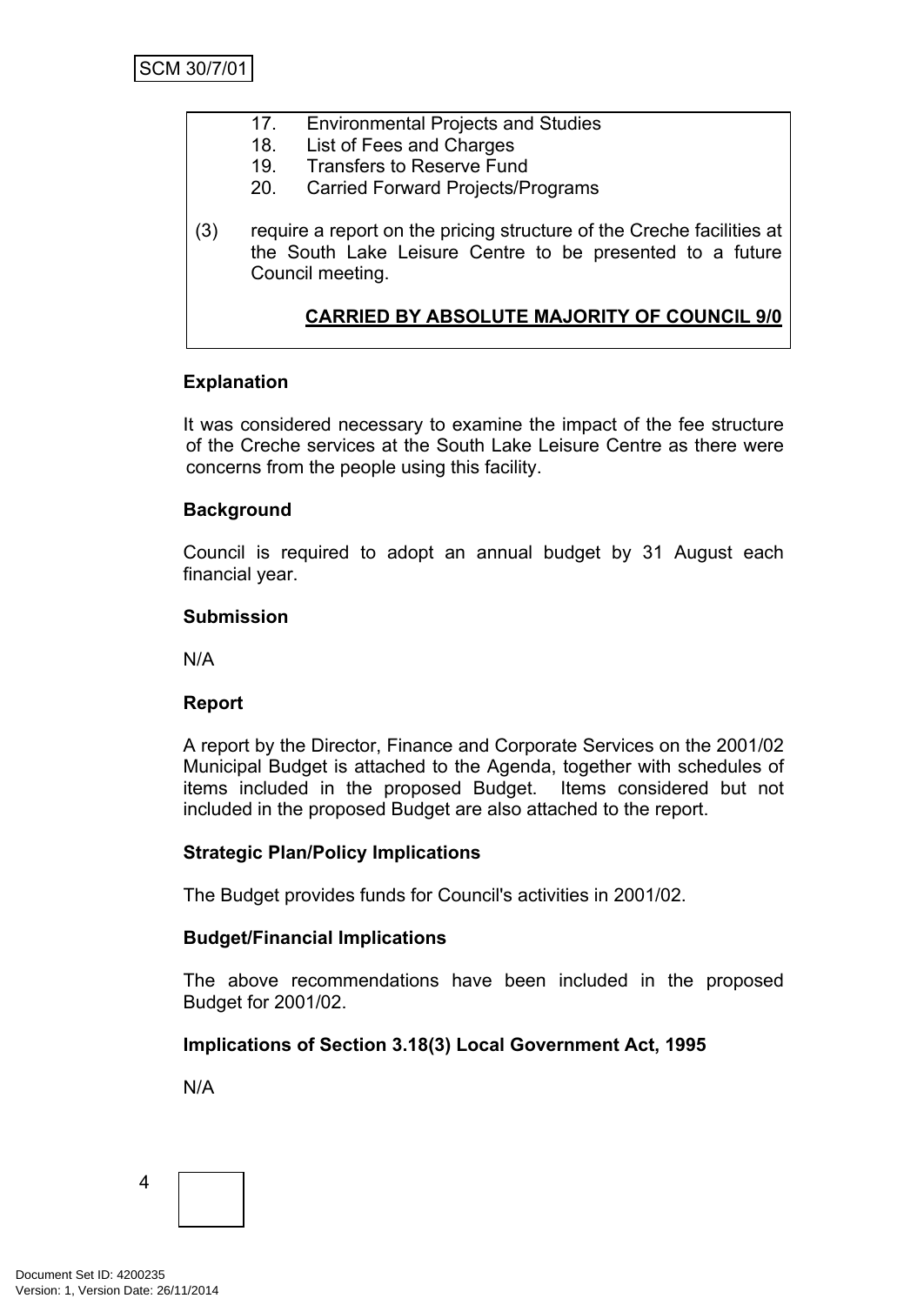## <span id="page-6-0"></span>**1232. (AG Item 9.2) (SCM1\_7\_2001) - MUNICIPAL BUDGET 2001/02 - DIFFERENTIAL RATES (5402) (ATC)**

## **RECOMMENDATION**

That Council adopt the following in its 2001/02 Municipal Budget:

(1) the rate in the dollar and minimum rate for Council's rate categories are:

| Category                            | <b>Minimum Rate</b> | Rate in \$ |
|-------------------------------------|---------------------|------------|
| <b>Residential Improved</b>         | 408.00              | 6.4320     |
| Commercial/Industrial Improved      | 609.00              | 6.4320     |
| Residential/Vacant                  | 408.00              | 11.1414    |
| <b>Commercial/Industrial Vacant</b> | 609.00              | 11.1414    |
| <b>UFL Residential Improved</b>     | 408.00              | 5.7888     |
| <b>UFL Residential Vacant</b>       | 408.00              | 10.0273    |
| Rural/Resource                      | 408.00              | 0.4506     |
| <b>UFL Rural</b>                    | 408.00              | 0.4055     |

- (2) the charges for rubbish services be as follows:
	- 1. The Rubbish Collection Charge be levied at \$150.00 per assessed collection service for a weekly domestic rubbish collection, with a mobile bin levy of \$27.00 applying to ratepayers who received their bin after 1 July 1998.
	- 2. The Rubbish Collection Charge be levied for non-rateable properties at an annual rate of \$265.00 per assessed service for a weekly collection.
	- 3. The Commercial, Industrial and Residential premises be charged \$150.00 per assessed service for a bulk service weekly collection, with a bulk bin levy of \$27.00 for all bins delivered after 1 July 1997.
	- 4. The new rubbish services commencing during the year 2001/02 be levied a mobile bin service charge of \$27.00 and a pro-rata charge based on \$150.00 p.a.
- (3) a discount of 5% be allowed on current rates provided that all rates and charges due are paid within thirty-five(35) days of the date of issue of the rate notice;
- (4) offer payment options for Rates and Service Charges of:
	- 1. Pay in full and receive discount (on current rates only).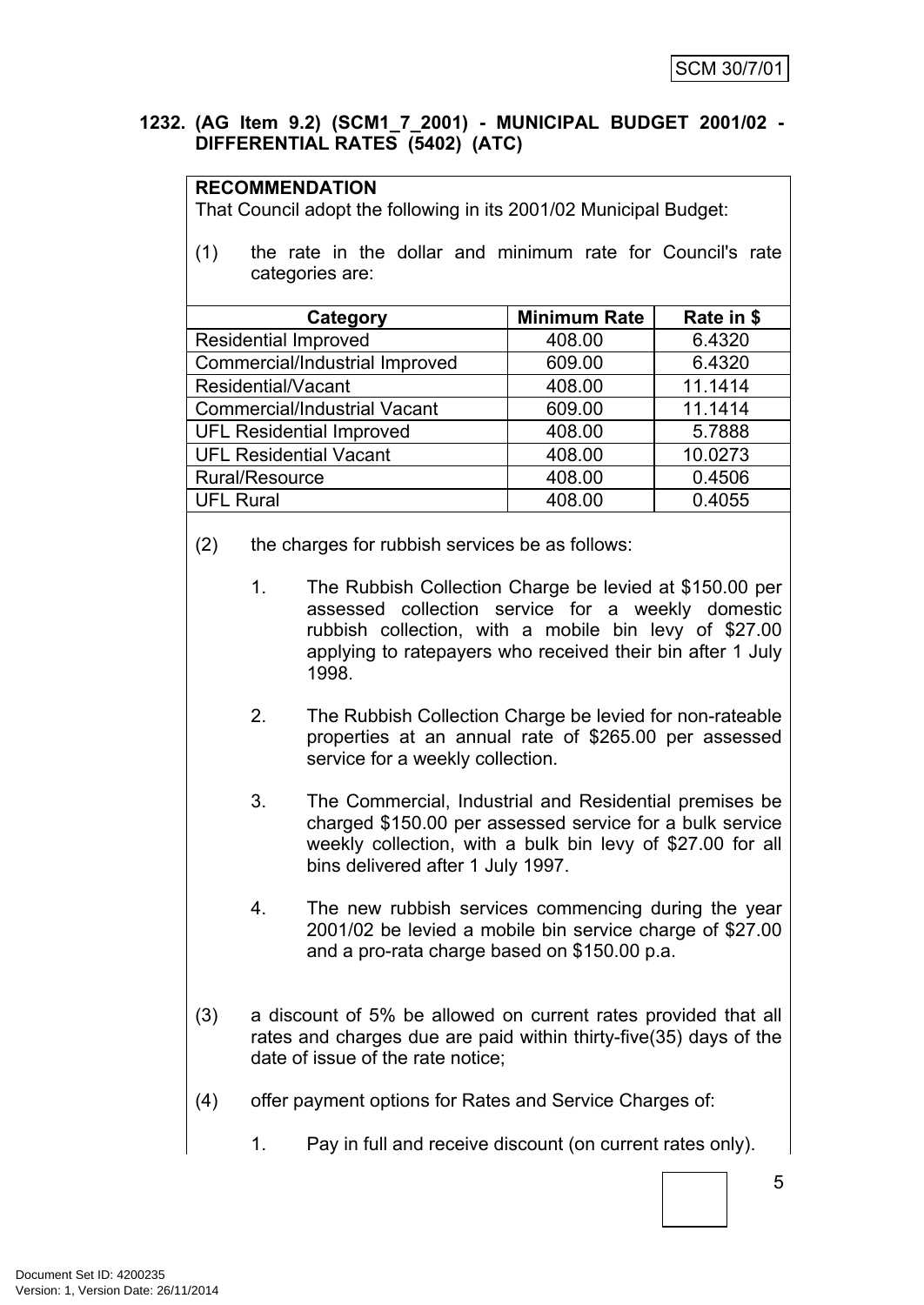- 2. Pay in two instalments.
- 3. Pay in four instalments.

provided that in all cases the first payment must be received within thirty-five(35) days of the issue date of the Rate Notice;

- (5) sets the following payment dates for instalment options:
	- 1. Two instalments
		- First payment due 18 September 2001
		- Second payment due 22 January 2001
	- 2. Four instalments
		- First payment due 18 September 2001
		- Second payment due 20 November 2001
		- Third payment due 22 January 2002
		- Fourth payment due 26 March 2002
- (6) charge an administration fee of \$5.00 for the second and subsequent instalments;
- (7) the interest rate on instalment payments be 5.5% per annum and the late payment interest rate be 11% per annum;
- (8) once-off extensions up to sixty(60) days be charged instalment interest from the due date but no administration fee; and
- (9) the Rates Incentive Scheme prizes apply for full payment within thirty-five(35) days of the date of issue of the rate notice.

# **TO BE CARRIED BY ABSOLUTE MAJORITY OF COUNCIL**

# **COUNCIL DECISION**

MOVED Clr Whitfield SECONDED Clr Oliver that Council adopt the following in its 2001/02 Municipal Budget:

(1) the rate in the dollar and minimum rate for Council's rate categories are:

| Category                            | <b>Minimum Rate</b> | Rate in \$ |
|-------------------------------------|---------------------|------------|
| <b>Residential Improved</b>         | 408.00              | 6.4320     |
| Commercial/Industrial Improved      | 609.00              | 6.4320     |
| Residential/Vacant                  | 408.00              | 11.1414    |
| <b>Commercial/Industrial Vacant</b> | 609.00              | 11.1414    |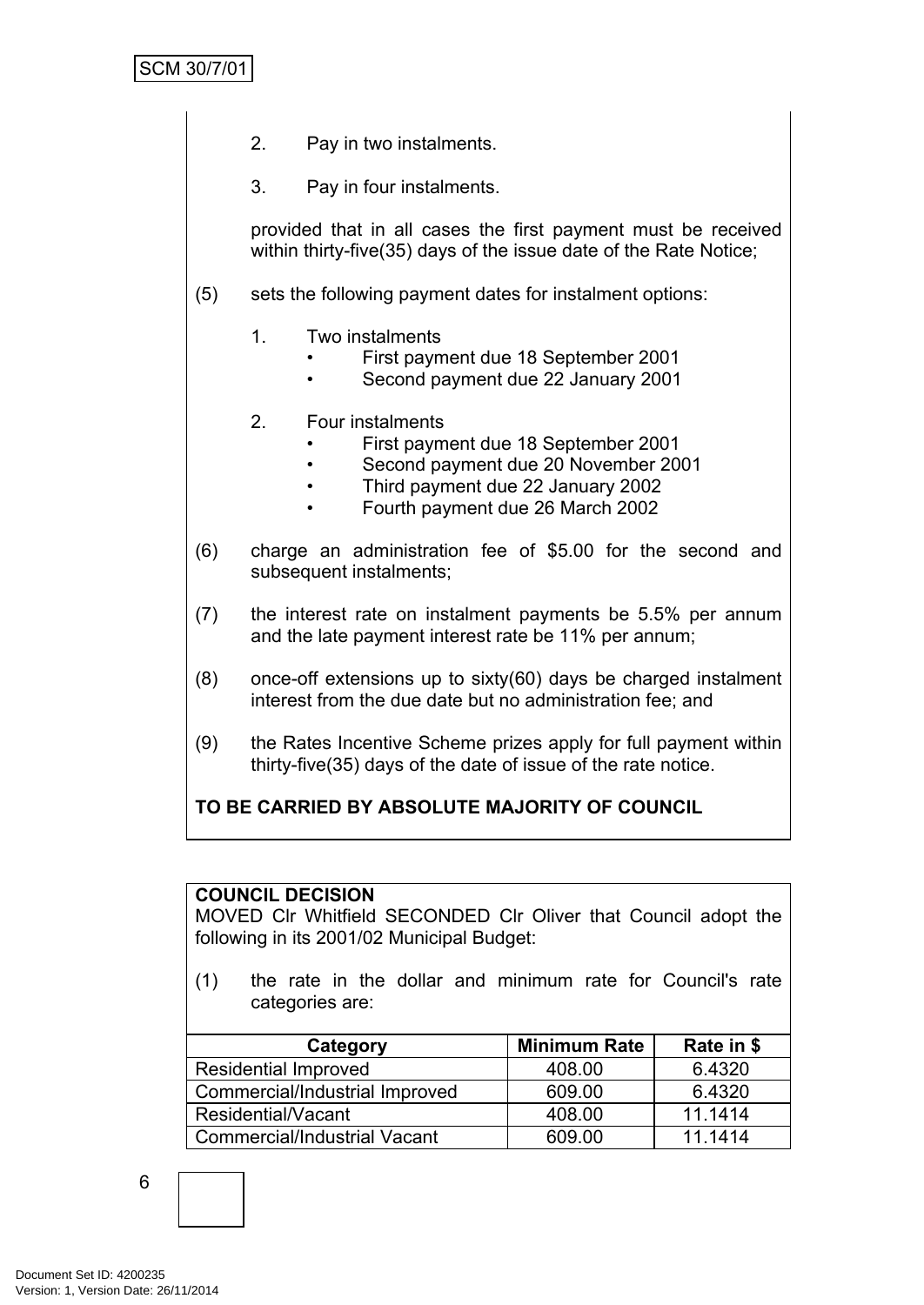SCM 30/7/01

| <b>UFL Residential Improved</b> | 408.00 | 5.7888  |
|---------------------------------|--------|---------|
| <b>UFL Residential Vacant</b>   | 408.00 | 10 0273 |
| Rural/Resource                  | 408.00 | 0.4506  |
| <b>UFL Rural</b>                | 408.00 | 0.4055  |

- (2) the charges for rubbish services be as follows:
	- 1. The Rubbish Collection Charge be levied at \$150.00 per assessed collection service for a weekly domestic rubbish collection, with a mobile bin levy of \$27.00 applying to ratepayers who received their bin after 1 July 1998.
	- 2. The Rubbish Collection Charge be levied for non-rateable properties at an annual rate of \$265.00 per assessed service for a weekly collection.
	- 3. The Commercial, Industrial and Residential premises be charged \$150.00 per assessed service for a bulk service weekly collection, with a bulk bin levy of \$27.00 for all bins delivered after 1 July 1997.
	- 4. The new rubbish services commencing during the year 2001/02 be levied a mobile bin service charge of \$27.00 and a pro-rata charge based on \$150.00 p.a.
- (3) a discount of 5% be allowed on current rates provided that all rates and charges due are paid within thirty-five(35) days of the date of issue of the rate notice;
- (4) offer payment options for Rates and Service Charges of:
	- 1. Pay in full and receive discount (on current rates only).
	- 2. Pay in two instalments.
	- 3. Pay in four instalments.

provided that in all cases the first payment must be received within thirty-five(35) days of the issue date of the Rate Notice;

- (5) sets the following payment dates for instalment options:
	- 1. Two instalments
		- First payment due 18 September 2001
		- Second payment due 22 January 2001
	- 2. Four instalments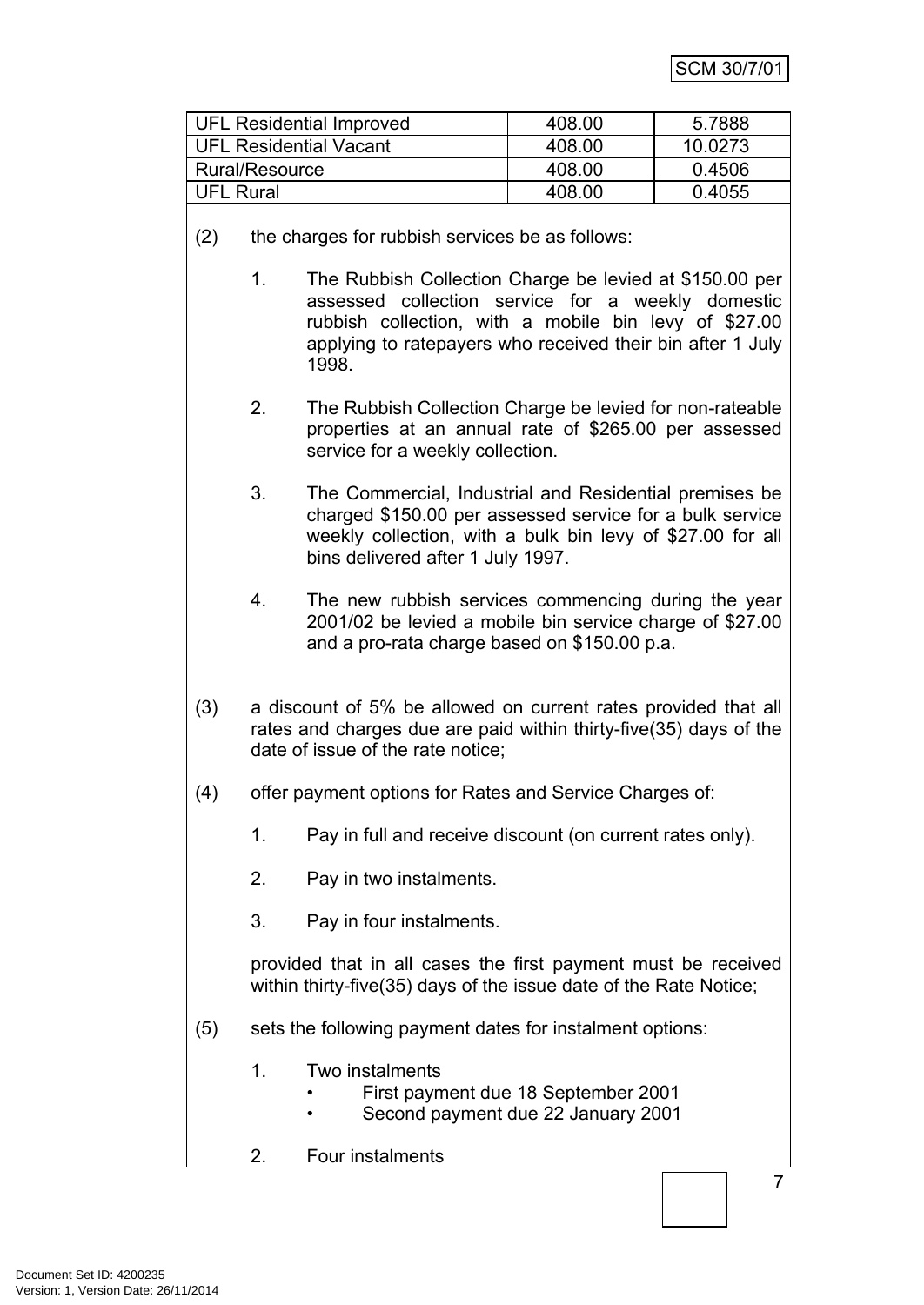- First payment due 18 September 2001
- Second payment due 20 November 2001
- Third payment due 22 January 2002
- Fourth payment due 26 March 2002
- (6) charge an administration fee of \$5.00 for the second and subsequent instalments;
- (7) the interest rate on instalment payments be 5.5% per annum and the late payment interest rate be 11% per annum;
- (8) once-off extensions up to sixty(60) days be charged instalment interest from the due date but no administration fee;
- (9) the Rates Incentive Scheme prizes apply for full payment within thirty-five(35) days of the date of issue of the rate notice; and
- (10) impose a Service Charge of \$60.00 under Section 6.38(1) of the Local Government Act 1995 on each property owner in the Beeliar - Panorama Gardens district, to meet the cost of providing Security Patrols in that district.

# **CARRIED BY ABSOLUTE MAJORITY OF COUNCIL 9/0**

# **Explanation**

Point (10) was required to authorise the Service Charge for Security Patrols in the Beeliar - Panorama Gardens district as previously agreed by Council.

#### **Background**

Council is required to adopt an annual Budget by 31 August each year.

#### **Submission**

N/A

#### **Report**

The recommendations shown above relate to the rate in the dollar to be charged, rubbish service charges, discount, payment options and penalty interest rates in the proposed budget for 2001/02.

# **Strategic Plan/Policy Implications**

The budget provides funds for Council's activities in 2001/02.

8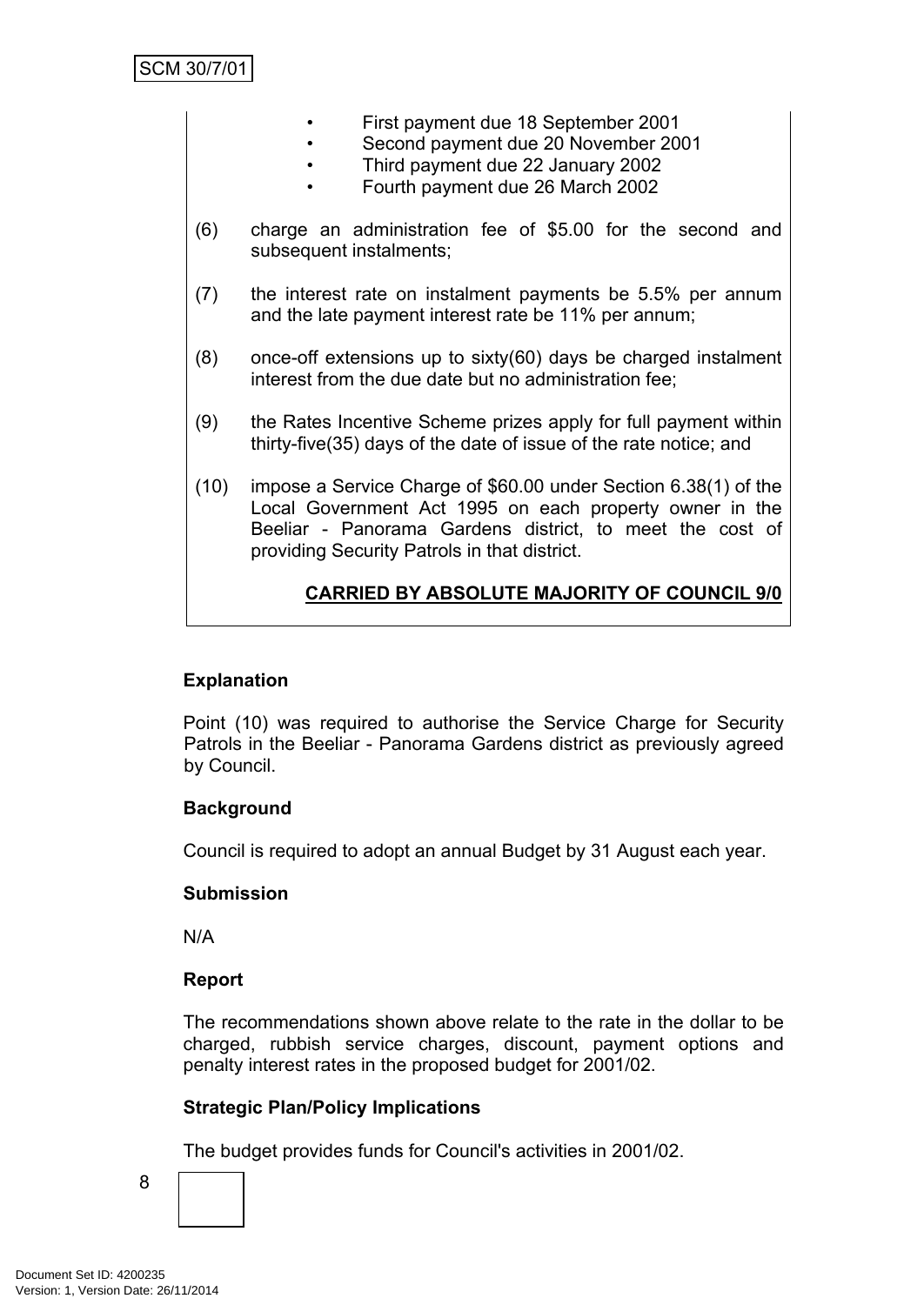# **Budget/Financial Implications**

The above recommendations are included in the proposed Budget for 2001/02.

#### **Implications of Section 3.18(3) Local Government Act, 1995**

Nil.

## <span id="page-10-0"></span>**1233. (AG Item 9.3) (SCM1\_7\_2001) - ADOPTION OF MUNICIPAL BUDGET 2001/02 (5402) (ATC) (ATTACH)**

#### **RECOMMENDATION**

That Council adopt the Municipal Budget for 2001/02 as attached to the Agenda.

**TO BE CARRIED BY ABSOLUTE MAJORITY OF COUNCIL**

#### **COUNCIL DECISION**

MOVED Clr Waters SECONDED Clr Humphreys that the recommendation be adopted.

**CARRIED BY AN ABSOLUTE MAJORITY OF COUNCIL 9/0**

#### **Background**

Council is required to adopt an annual Budget by 31 August each year.

#### **Submission**

N/A

#### **Report**

The Municipal Budget, in the required AAS27 format, is attached to the Agenda.

# **Strategic Plan/Policy Implications**

The Budget provides funds for Council's activities in 2001/02.

# **Budget/Financial Implications**

Document Set ID: 4200235<br>Version: 1, Version Date: 26/11/2014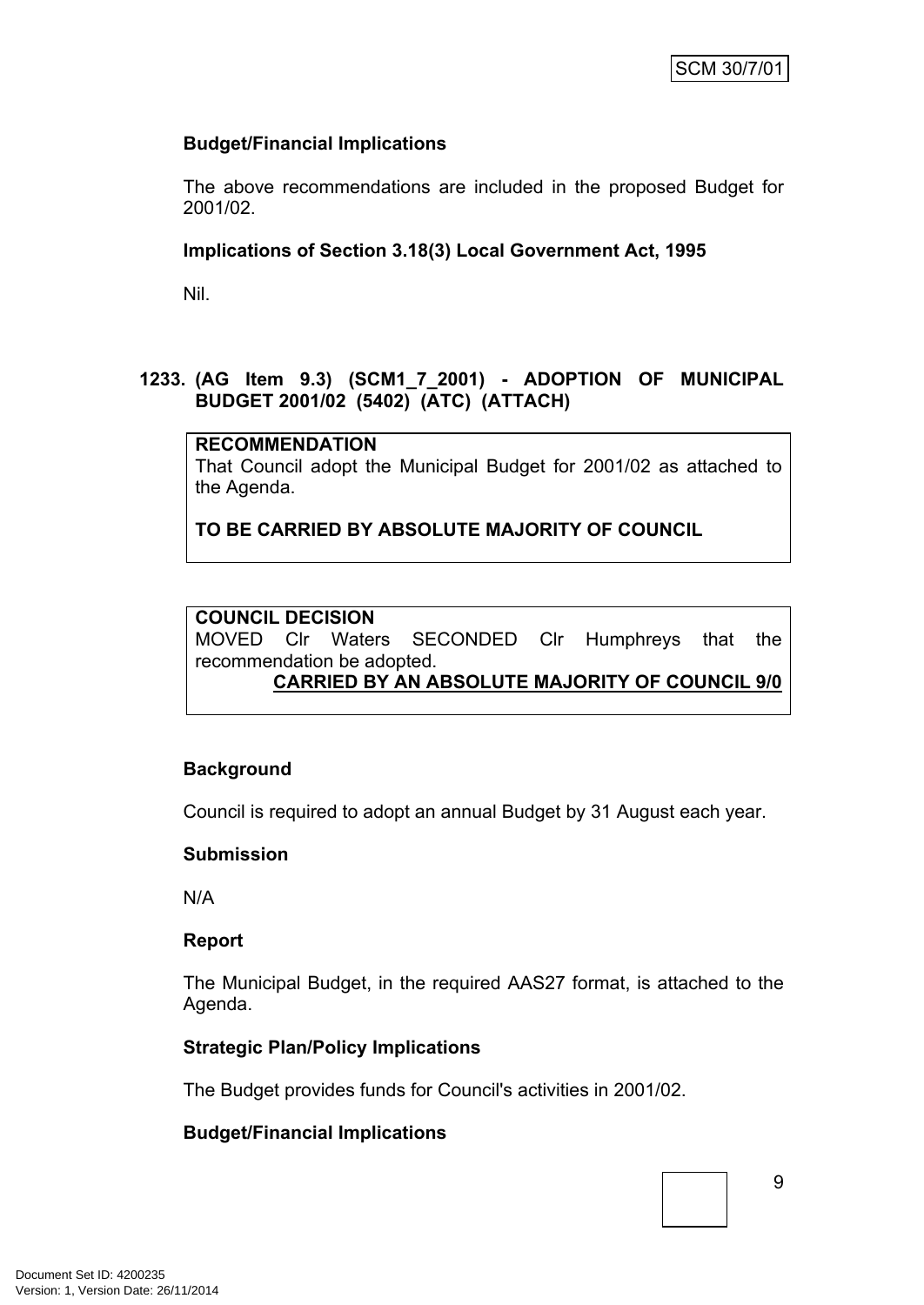The above recommendation adopts the Budget for 2001/02.

**Implications of Section 3.18(3) Local Government Act, 1995**

Nil.

<span id="page-11-0"></span>**1234. (AG Item 10.1) (SCM1\_7\_2001) - RESOLUTION OF COMPLIANCE (Section 3.18(3), Local Government Act 1995)**

**RECOMMENDATION** That Council is satisfied that resolutions carried at this Meeting and applicable to items concerning Council provided services and facilities, are:-

- (a) integrated and co-ordinated, so far as practicable, with any provided by the Commonwealth, the State or any public body;
- (b) not duplicated, to an extent Council considers inappropriate, services or facilities as provided by the Commonwealth, the State or any other body or person, whether public or private; and
- (c) managed efficiently and effectively.

**COUNCIL DECISION** MOVED Clr Whitfield SECONDED Clr Waters that the recommendation be adopted.

**CARRIED 9/0**

Mayor Lee thanked all staff and in particular the Director, Finance and Corporate Services in ensuring that the overall Budget process was carried out in a very smooth and efficient manner.

MEETING CLOSED 7.16 PM

# **CONFIRMATION OF MINUTES**